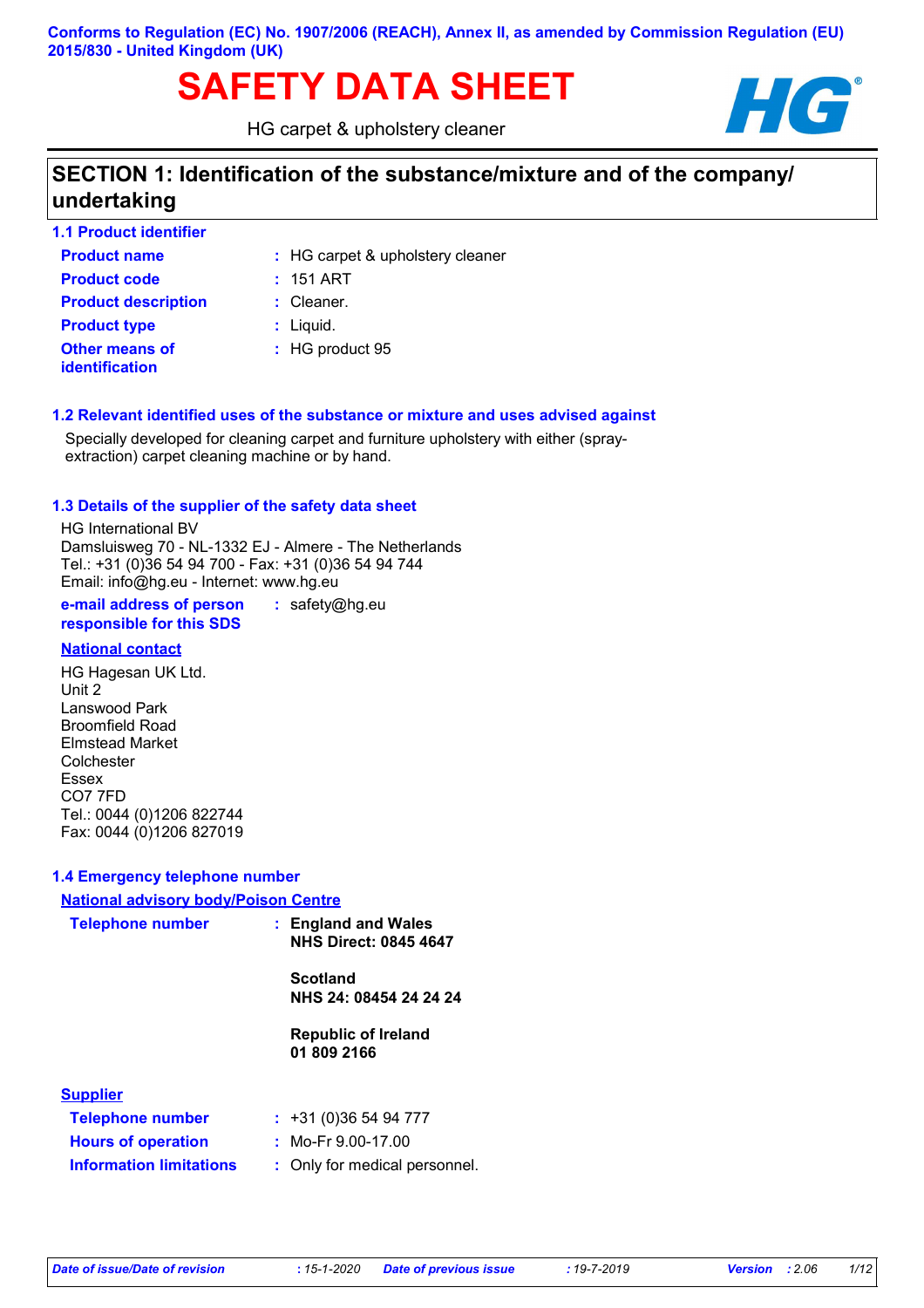*HG carpet & upholstery cleaner*

# **SECTION 2: Hazards identification**

#### **2.1 Classification of the substance or mixture**

**Product definition :** Mixture

#### **Classification according to Regulation (EC) No. 1272/2008 [CLP/GHS]**

Eye Dam. 1, H318

The product is classified as hazardous according to Regulation (EC) 1272/2008 as amended.

4.2 percent of the mixture consists of component(s) of unknown toxicity **: Ingredients of unknown toxicity**

See Section 16 for the full text of the H statements declared above.

See Section 11 for more detailed information on health effects and symptoms.

#### **2.2 Label elements Hazard pictograms :**



| <b>Signal word</b>                                                                                                                                              | Danger                                                                                                                                |
|-----------------------------------------------------------------------------------------------------------------------------------------------------------------|---------------------------------------------------------------------------------------------------------------------------------------|
| <b>Hazard statements</b>                                                                                                                                        | : Causes serious eye damage.                                                                                                          |
| <b>Precautionary statements</b>                                                                                                                                 |                                                                                                                                       |
| <b>General</b>                                                                                                                                                  | : If medical advice is needed: Have product container or label at hand. Keep out of<br>reach of children.                             |
| <b>Prevention</b>                                                                                                                                               | : Wear eye protection.                                                                                                                |
| <b>Response</b>                                                                                                                                                 | : IF IN EYES: Rinse cautiously with water for several minutes. Remove contact<br>lenses, if present and easy to do. Continue rinsing. |
| <b>Storage</b>                                                                                                                                                  | : Not applicable                                                                                                                      |
| <b>Disposal</b>                                                                                                                                                 | : Not applicable                                                                                                                      |
| <b>Hazardous ingredients</b>                                                                                                                                    | : sodium etasulfate                                                                                                                   |
| <b>Supplemental label</b><br>elements                                                                                                                           | : Contains 2-methyl-2H-isothiazol-3-one. May produce an allergic reaction.                                                            |
| <b>Annex XVII - Restrictions</b><br>on the manufacture,<br>placing on the market and<br>use of certain dangerous<br>substances, mixtures and<br><b>articles</b> | : Not applicable.                                                                                                                     |
| <b>Special packaging requirements</b>                                                                                                                           |                                                                                                                                       |
| <b>Containers to be fitted</b><br>with child-resistant<br>fastenings                                                                                            | : Not applicable.                                                                                                                     |
| Tactile warning of danger : Not applicable.                                                                                                                     |                                                                                                                                       |
| <b>2.3 Other hazards</b>                                                                                                                                        |                                                                                                                                       |
| Other hazards which do<br>not result in classification                                                                                                          | : None known.                                                                                                                         |
|                                                                                                                                                                 | <b>SECTION 3: Composition/information on ingredients</b>                                                                              |
|                                                                                                                                                                 |                                                                                                                                       |

**3.2 Mixtures :** Mixture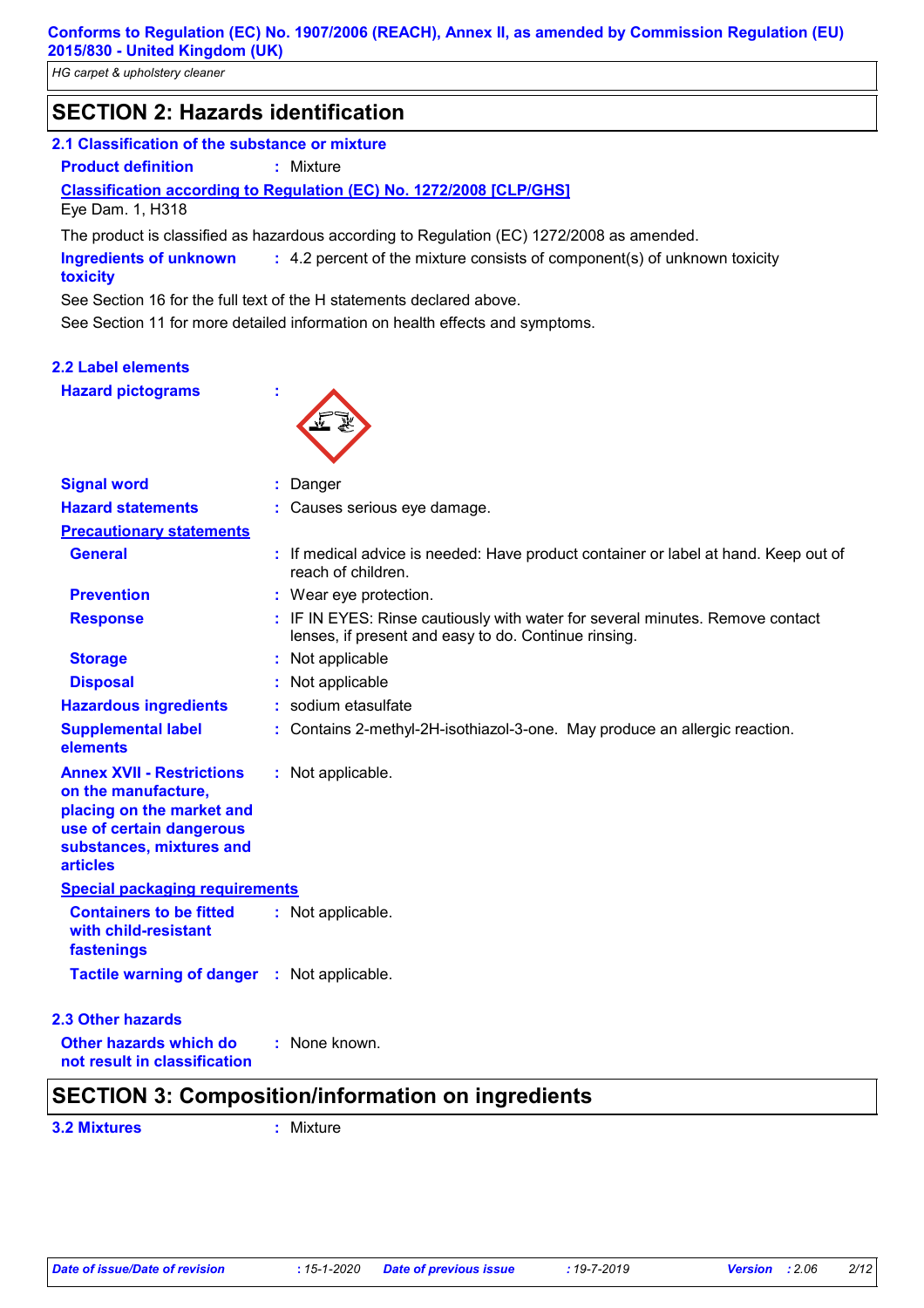# **SECTION 3: Composition/information on ingredients**

| <b>Product/ingredient name</b> | <b>Identifiers</b>             | $\frac{9}{6}$ | <b>Regulation (EC) No.</b><br>1272/2008 [CLP]                                         | <b>Type</b> |
|--------------------------------|--------------------------------|---------------|---------------------------------------------------------------------------------------|-------------|
| sodium etasulfate              | EC: 204-812-8<br>CAS: 126-92-1 | $≥3 - 5$      | Skin Irrit. 2, H315<br>Eye Dam. 1, H318                                               | $[1]$       |
|                                |                                |               | See Section 16 for<br>$\vert$ the full text of the H<br>statements declared<br>above. |             |

There are no additional ingredients present which, within the current knowledge of the supplier and in the concentrations applicable, are classified as hazardous to health or the environment, are PBTs, vPvBs or Substances of equivalent concern, or have been assigned a workplace exposure limit and hence require reporting in this section.

#### Type

[1] Substance classified with a health or environmental hazard

[2] Substance with a workplace exposure limit

[3] Substance meets the criteria for PBT according to Regulation (EC) No. 1907/2006, Annex XIII

[4] Substance meets the criteria for vPvB according to Regulation (EC) No. 1907/2006, Annex XIII

[5] Substance of equivalent concern

Occupational exposure limits, if available, are listed in Section 8.

# **SECTION 4: First aid measures**

#### **4.1 Description of first aid measures**

| <b>Eye contact</b>                | : Get medical attention immediately. Call a poison center or physician. Immediately<br>flush eyes with plenty of water, occasionally lifting the upper and lower eyelids.<br>Check for and remove any contact lenses. Continue to rinse for at least 10 minutes.<br>Chemical burns must be treated promptly by a physician.                                                                                                           |
|-----------------------------------|---------------------------------------------------------------------------------------------------------------------------------------------------------------------------------------------------------------------------------------------------------------------------------------------------------------------------------------------------------------------------------------------------------------------------------------|
| <b>Inhalation</b>                 | : Get medical attention if symptoms occur. Remove victim to fresh air and keep at<br>rest in a position comfortable for breathing.                                                                                                                                                                                                                                                                                                    |
| <b>Skin contact</b>               | : Get medical attention immediately. Call a poison center or physician. Flush<br>contaminated skin with plenty of water. Remove contaminated clothing and shoes.<br>Wash contaminated clothing thoroughly with water before removing it, or wear<br>gloves. Continue to rinse for at least 10 minutes. Chemical burns must be treated<br>promptly by a physician. Wash clothing before reuse. Clean shoes thoroughly<br>before reuse. |
| <b>Ingestion</b>                  | : Get medical attention immediately. Call a poison center or physician. Chemical<br>burns must be treated promptly by a physician.                                                                                                                                                                                                                                                                                                    |
| <b>Protection of first-aiders</b> | : No action shall be taken involving any personal risk or without suitable training. If it<br>is suspected that fumes are still present, the rescuer should wear an appropriate<br>mask or self-contained breathing apparatus. It may be dangerous to the person<br>providing aid to give mouth-to-mouth resuscitation. Wash contaminated clothing<br>thoroughly with water before removing it, or wear gloves.                       |

#### **4.2 Most important symptoms and effects, both acute and delayed**

| <b>Over-exposure signs/symptoms</b> |                                                                                                        |
|-------------------------------------|--------------------------------------------------------------------------------------------------------|
| <b>Eye contact</b>                  | : Adverse symptoms may include the following:<br>pain<br>watering<br>redness                           |
| <b>Inhalation</b>                   | : No specific data.                                                                                    |
| <b>Skin contact</b>                 | : Adverse symptoms may include the following:<br>pain or irritation<br>redness<br>blistering may occur |
| <b>Ingestion</b>                    | : Adverse symptoms may include the following:<br>stomach pains                                         |

#### **4.3 Indication of any immediate medical attention and special treatment needed**

| Date of issue/Date of revision | : 15-1-2020 Date of previous issue | : 19-7-2019 | <b>Version</b> : 2.06 | 3/12 |
|--------------------------------|------------------------------------|-------------|-----------------------|------|
|                                |                                    |             |                       |      |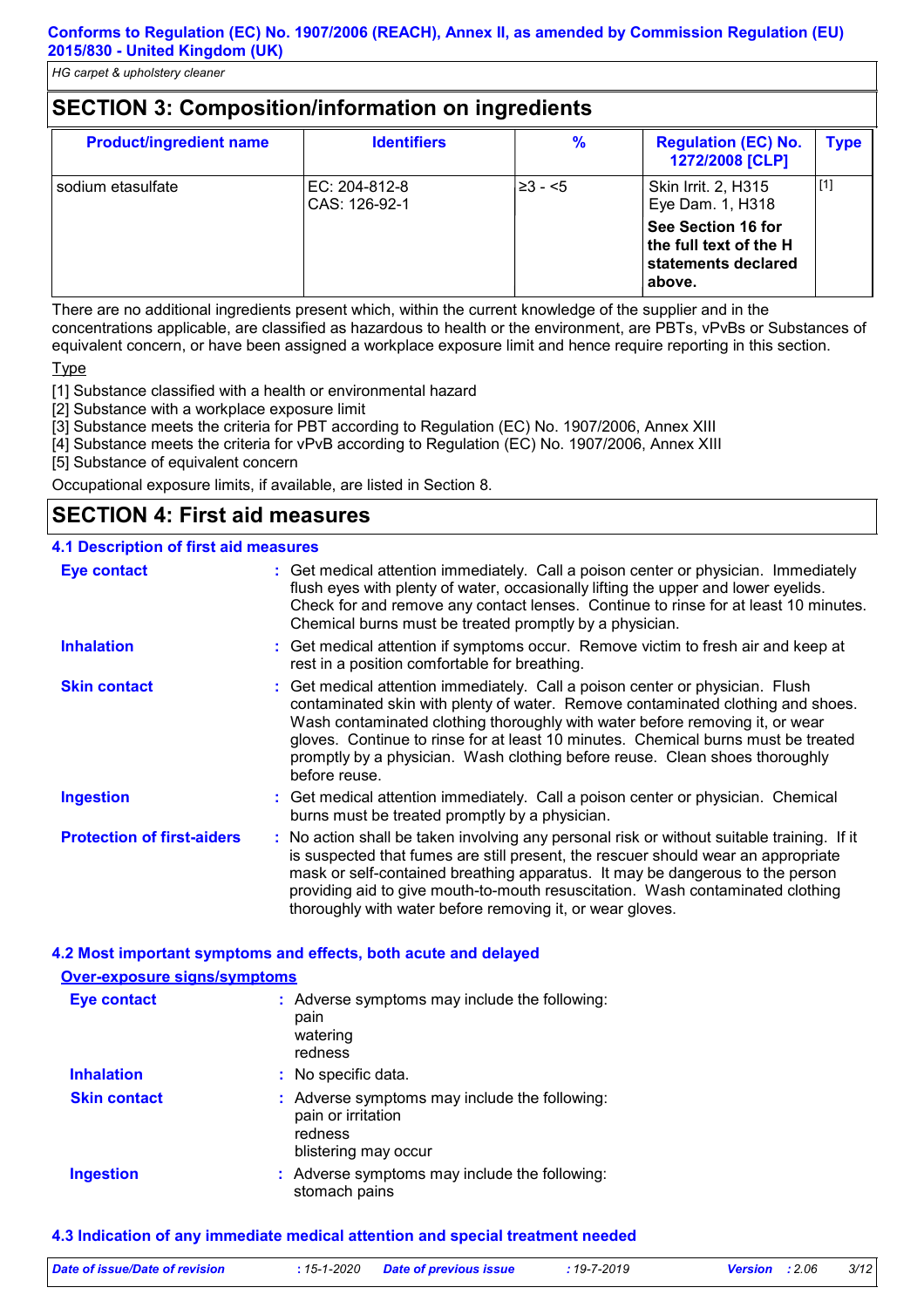| HG carpet & upholstery cleaner                                    |                                                                                                                                                                                                                                                                                                                                                                     |  |  |
|-------------------------------------------------------------------|---------------------------------------------------------------------------------------------------------------------------------------------------------------------------------------------------------------------------------------------------------------------------------------------------------------------------------------------------------------------|--|--|
| <b>SECTION 4: First aid measures</b>                              |                                                                                                                                                                                                                                                                                                                                                                     |  |  |
| <b>Notes to physician</b>                                         | : Treat symptomatically. Contact poison treatment specialist immediately if large<br>quantities have been ingested or inhaled.                                                                                                                                                                                                                                      |  |  |
| <b>Specific treatments</b>                                        | : No specific treatment.                                                                                                                                                                                                                                                                                                                                            |  |  |
| <b>SECTION 5: Firefighting measures</b>                           |                                                                                                                                                                                                                                                                                                                                                                     |  |  |
| 5.1 Extinguishing media<br><b>Suitable extinguishing</b><br>media | : Not applicable                                                                                                                                                                                                                                                                                                                                                    |  |  |
| <b>Unsuitable extinguishing</b><br>media                          | : Not applicable                                                                                                                                                                                                                                                                                                                                                    |  |  |
|                                                                   | 5.2 Special hazards arising from the substance or mixture                                                                                                                                                                                                                                                                                                           |  |  |
| <b>Hazards from the</b><br>substance or mixture                   | : In a fire or if heated, a pressure increase will occur and the container may burst.                                                                                                                                                                                                                                                                               |  |  |
| <b>Hazardous combustion</b><br>products                           | Decomposition products may include the following materials:<br>carbon dioxide<br>carbon monoxide<br>sulfur oxides<br>metal oxide/oxides                                                                                                                                                                                                                             |  |  |
| <b>5.3 Advice for firefighters</b>                                |                                                                                                                                                                                                                                                                                                                                                                     |  |  |
| <b>Special protective actions</b><br>for fire-fighters            | Promptly isolate the scene by removing all persons from the vicinity of the incident if<br>÷.<br>there is a fire. No action shall be taken involving any personal risk or without<br>suitable training.                                                                                                                                                             |  |  |
| <b>Special protective</b><br>equipment for fire-fighters          | Fire-fighters should wear appropriate protective equipment and self-contained<br>breathing apparatus (SCBA) with a full face-piece operated in positive pressure<br>mode. Clothing for fire-fighters (including helmets, protective boots and gloves)<br>conforming to European standard EN 469 will provide a basic level of protection for<br>chemical incidents. |  |  |

# **SECTION 6: Accidental release measures**

|                                                          | 6.1 Personal precautions, protective equipment and emergency procedures                                                                                                                                                                                                                                                                                                                                        |
|----------------------------------------------------------|----------------------------------------------------------------------------------------------------------------------------------------------------------------------------------------------------------------------------------------------------------------------------------------------------------------------------------------------------------------------------------------------------------------|
| For non-emergency<br>personnel                           | : No action shall be taken involving any personal risk or without suitable training.<br>Evacuate surrounding areas. Keep unnecessary and unprotected personnel from<br>entering. Do not touch or walk through spilt material. Do not breathe vapour or mist.<br>Provide adequate ventilation. Wear appropriate respirator when ventilation is<br>inadequate. Put on appropriate personal protective equipment. |
|                                                          | For emergency responders : If specialised clothing is required to deal with the spillage, take note of any<br>information in Section 8 on suitable and unsuitable materials. See also the<br>information in "For non-emergency personnel".                                                                                                                                                                     |
| <b>6.2 Environmental</b><br>precautions                  | : Avoid dispersal of spilt material and runoff and contact with soil, waterways, drains<br>and sewers. Inform the relevant authorities if the product has caused environmental<br>pollution (sewers, waterways, soil or air).                                                                                                                                                                                  |
| 6.3 Methods and material for containment and cleaning up |                                                                                                                                                                                                                                                                                                                                                                                                                |
| <b>Small spill</b>                                       | : Stop leak if without risk. Move containers from spill area. Dilute with water and mop<br>in it under solidation of the model of the second production of the second the second drugs and the second dru                                                                                                                                                                                                      |

up if water-soluble. Alternatively, or if water-insoluble, absorb with an inert dry material and place in an appropriate waste disposal container. Dispose of via a licensed waste disposal contractor.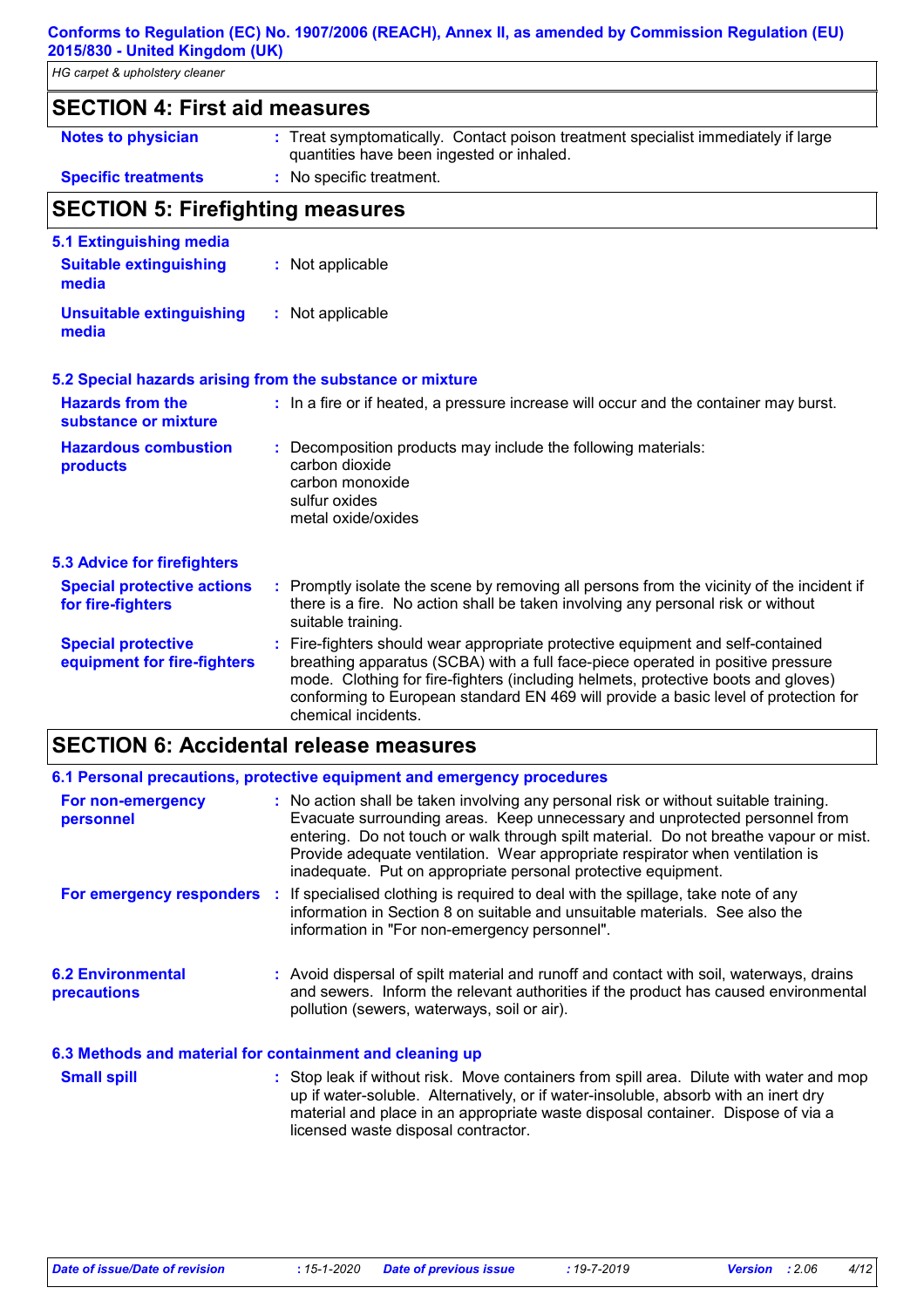#### **SECTION 6: Accidental release measures**

| <b>Large spill</b>                        | : Stop leak if without risk. Move containers from spill area. Approach the release<br>from upwind. Prevent entry into sewers, water courses, basements or confined<br>areas. Wash spillages into an effluent treatment plant or proceed as follows.<br>Contain and collect spillage with non-combustible, absorbent material e.g. sand,<br>earth, vermiculite or diatomaceous earth and place in container for disposal<br>according to local regulations. Dispose of via a licensed waste disposal contractor.<br>Contaminated absorbent material may pose the same hazard as the spilt product. |
|-------------------------------------------|---------------------------------------------------------------------------------------------------------------------------------------------------------------------------------------------------------------------------------------------------------------------------------------------------------------------------------------------------------------------------------------------------------------------------------------------------------------------------------------------------------------------------------------------------------------------------------------------------|
| 6.4 Reference to other<br><b>sections</b> | : See Section 1 for emergency contact information.<br>See Section 8 for information on appropriate personal protective equipment.<br>See Section 13 for additional waste treatment information.                                                                                                                                                                                                                                                                                                                                                                                                   |

# **SECTION 7: Handling and storage**

The information in this section contains generic advice and guidance. The list of Identified Uses in Section 1 should be consulted for any available use-specific information provided in the Exposure Scenario(s).

#### **7.1 Precautions for safe handling**

| <b>Protective measures</b>                       | : Put on appropriate personal protective equipment (see Section 8). Do not get in<br>eyes or on skin or clothing. Do not breathe vapour or mist. Do not ingest. If during<br>normal use the material presents a respiratory hazard, use only with adequate<br>ventilation or wear appropriate respirator. Keep in the original container or an<br>approved alternative made from a compatible material, kept tightly closed when not<br>in use. Empty containers retain product residue and can be hazardous. Do not<br>reuse container. |
|--------------------------------------------------|------------------------------------------------------------------------------------------------------------------------------------------------------------------------------------------------------------------------------------------------------------------------------------------------------------------------------------------------------------------------------------------------------------------------------------------------------------------------------------------------------------------------------------------|
| <b>Advice on general</b><br>occupational hygiene | : Eating, drinking and smoking should be prohibited in areas where this material is<br>handled, stored and processed. Workers should wash hands and face before<br>eating, drinking and smoking. Remove contaminated clothing and protective<br>equipment before entering eating areas. See also Section 8 for additional<br>information on hygiene measures.                                                                                                                                                                            |

#### **7.2 Conditions for safe storage, including any incompatibilities**

Store in accordance with local regulations. Store in original container protected from direct sunlight in a dry, cool and well-ventilated area, away from incompatible materials (see Section 10) and food and drink. Store locked up. Keep container tightly closed and sealed until ready for use. Containers that have been opened must be carefully resealed and kept upright to prevent leakage. Do not store in unlabelled containers. Use appropriate containment to avoid environmental contamination.

| 7.3 Specific end use(s)                        |                  |
|------------------------------------------------|------------------|
| <b>Recommendations</b>                         | ٠                |
| Industrial sector specific<br><b>solutions</b> | : Not available. |

# **SECTION 8: Exposure controls/personal protection**

The information in this section contains generic advice and guidance. Information is provided based on typical anticipated uses of the product. Additional measures might be required for bulk handling or other uses that could significantly increase worker exposure or environmental releases.

#### **8.1 Control parameters**

#### **Occupational exposure limits**

No exposure limit value known.

| <b>Recommended monitoring</b><br><b>procedures</b> | : If this product contains ingredients with exposure limits, personal, workplace<br>atmosphere or biological monitoring may be required to determine the effectiveness<br>of the ventilation or other control measures and/or the necessity to use respiratory<br>protective equipment. Reference should be made to monitoring standards, such as<br>the following: European Standard EN 689 (Workplace atmospheres - Guidance for<br>the assessment of exposure by inhalation to chemical agents for comparison with<br>limit values and measurement strategy) European Standard EN 14042 (Workplace<br>atmospheres - Guide for the application and use of procedures for the assessment<br>of exposure to chemical and biological agents) European Standard EN 482 |
|----------------------------------------------------|----------------------------------------------------------------------------------------------------------------------------------------------------------------------------------------------------------------------------------------------------------------------------------------------------------------------------------------------------------------------------------------------------------------------------------------------------------------------------------------------------------------------------------------------------------------------------------------------------------------------------------------------------------------------------------------------------------------------------------------------------------------------|
|----------------------------------------------------|----------------------------------------------------------------------------------------------------------------------------------------------------------------------------------------------------------------------------------------------------------------------------------------------------------------------------------------------------------------------------------------------------------------------------------------------------------------------------------------------------------------------------------------------------------------------------------------------------------------------------------------------------------------------------------------------------------------------------------------------------------------------|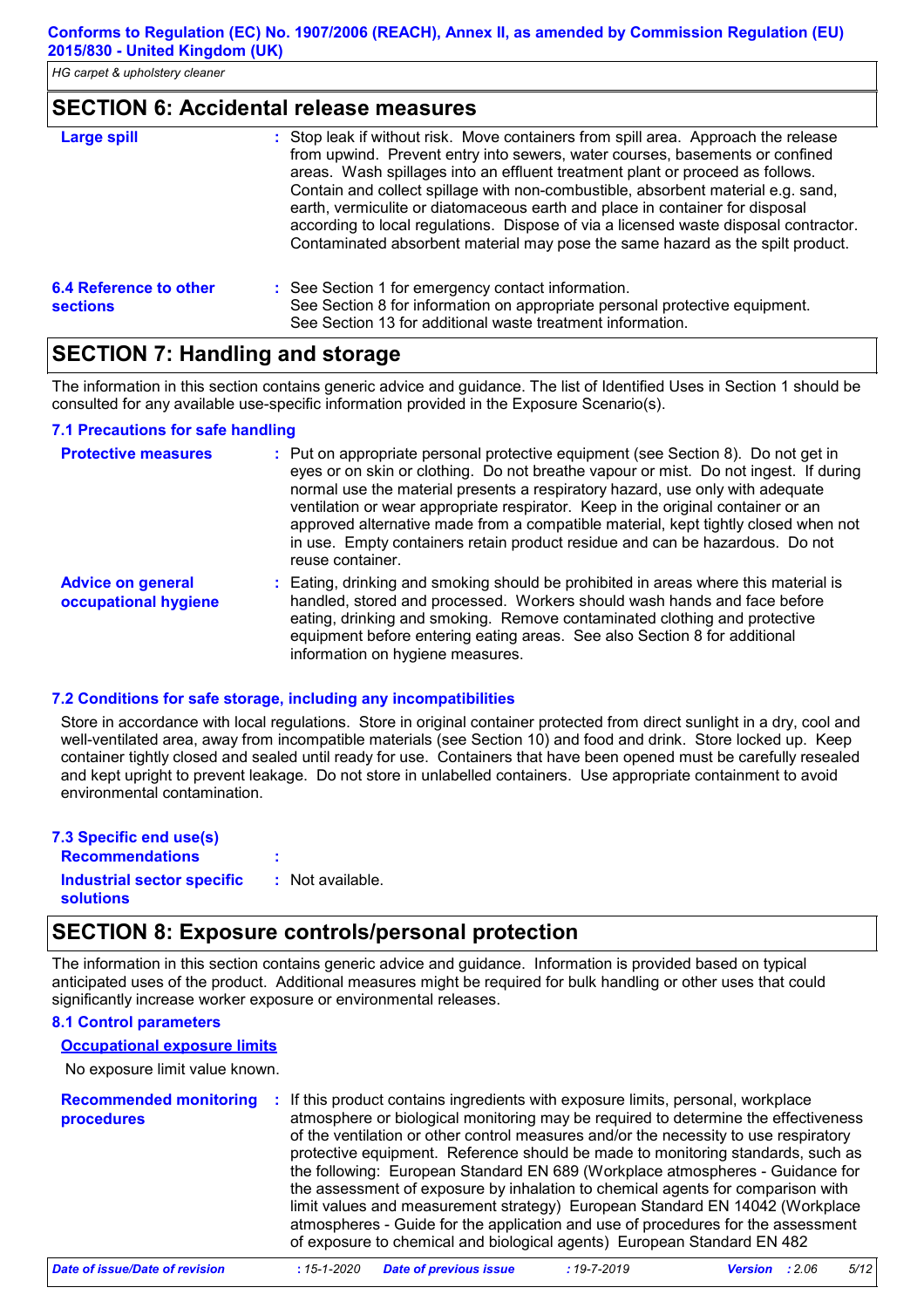*HG carpet & upholstery cleaner*

# **SECTION 8: Exposure controls/personal protection**

(Workplace atmospheres - General requirements for the performance of procedures for the measurement of chemical agents) Reference to national guidance documents for methods for the determination of hazardous substances will also be required.

#### **DNELs/DMELs**

No DNELs/DMELs available.

#### **PNECs**

No PNECs available

| <b>8.2 Exposure controls</b>               |                                                                                                                                                                                                                                                                                                                                                                                                                                                                                                   |
|--------------------------------------------|---------------------------------------------------------------------------------------------------------------------------------------------------------------------------------------------------------------------------------------------------------------------------------------------------------------------------------------------------------------------------------------------------------------------------------------------------------------------------------------------------|
| <b>Appropriate engineering</b><br>controls | : If user operations generate dust, fumes, gas, vapour or mist, use process<br>enclosures, local exhaust ventilation or other engineering controls to keep worker<br>exposure to airborne contaminants below any recommended or statutory limits.                                                                                                                                                                                                                                                 |
| <b>Individual protection measures</b>      |                                                                                                                                                                                                                                                                                                                                                                                                                                                                                                   |
| <b>Hygiene measures</b>                    | : Wash hands, forearms and face thoroughly after handling chemical products,<br>before eating, smoking and using the lavatory and at the end of the working period.<br>Appropriate techniques should be used to remove potentially contaminated clothing.<br>Wash contaminated clothing before reusing. Ensure that eyewash stations and<br>safety showers are close to the workstation location.                                                                                                 |
| <b>Eye/face protection</b>                 | : Safety eyewear complying with an approved standard should be used when a risk<br>assessment indicates this is necessary to avoid exposure to liquid splashes, mists,<br>gases or dusts. If contact is possible, the following protection should be worn,<br>unless the assessment indicates a higher degree of protection: chemical splash<br>goggles and/or face shield. If inhalation hazards exist, a full-face respirator may be<br>required instead. Recommended: chemical splash goggles. |
| <b>Skin protection</b>                     |                                                                                                                                                                                                                                                                                                                                                                                                                                                                                                   |
| <b>Hand protection</b>                     | : Not applicable                                                                                                                                                                                                                                                                                                                                                                                                                                                                                  |
| <b>Body protection</b>                     | : Personal protective equipment for the body should be selected based on the task<br>being performed and the risks involved and should be approved by a specialist<br>before handling this product.                                                                                                                                                                                                                                                                                               |
| <b>Other skin protection</b>               | : Appropriate footwear and any additional skin protection measures should be<br>selected based on the task being performed and the risks involved and should be<br>approved by a specialist before handling this product.                                                                                                                                                                                                                                                                         |
| <b>Respiratory protection</b>              | : Based on the hazard and potential for exposure, select a respirator that meets the<br>appropriate standard or certification. Respirators must be used according to a<br>respiratory protection program to ensure proper fitting, training, and other important<br>aspects of use.                                                                                                                                                                                                               |
| <b>Thermal hazards</b>                     |                                                                                                                                                                                                                                                                                                                                                                                                                                                                                                   |
| <b>Environmental exposure</b><br>controls  | Emissions from ventilation or work process equipment should be checked to<br>ensure they comply with the requirements of environmental protection legislation.<br>In some cases, fume scrubbers, filters or engineering modifications to the process<br>equipment will be necessary to reduce emissions to acceptable levels.                                                                                                                                                                     |

### **SECTION 9: Physical and chemical properties**

| 9.1 Information on basic physical and chemical properties |                                       |
|-----------------------------------------------------------|---------------------------------------|
| <b>Appearance</b>                                         |                                       |
| <b>Physical state</b>                                     | $:$ Liquid.                           |
| <b>Colour</b>                                             | : Colourless to light yellow. [Light] |
| <b>Odour</b>                                              | : Characteristic.                     |
| <b>Odour threshold</b>                                    | : Not available.                      |
| рH                                                        | : 9,2                                 |
| <b>Melting point/freezing point</b>                       | $: 0^{\circ}$ C                       |
| Initial boiling point and<br>boiling range                | $: 100^{\circ}$ C                     |

*Date of issue/Date of revision* **:** *15-1-2020 Date of previous issue : 19-7-2019 Version : 2.06 6/12*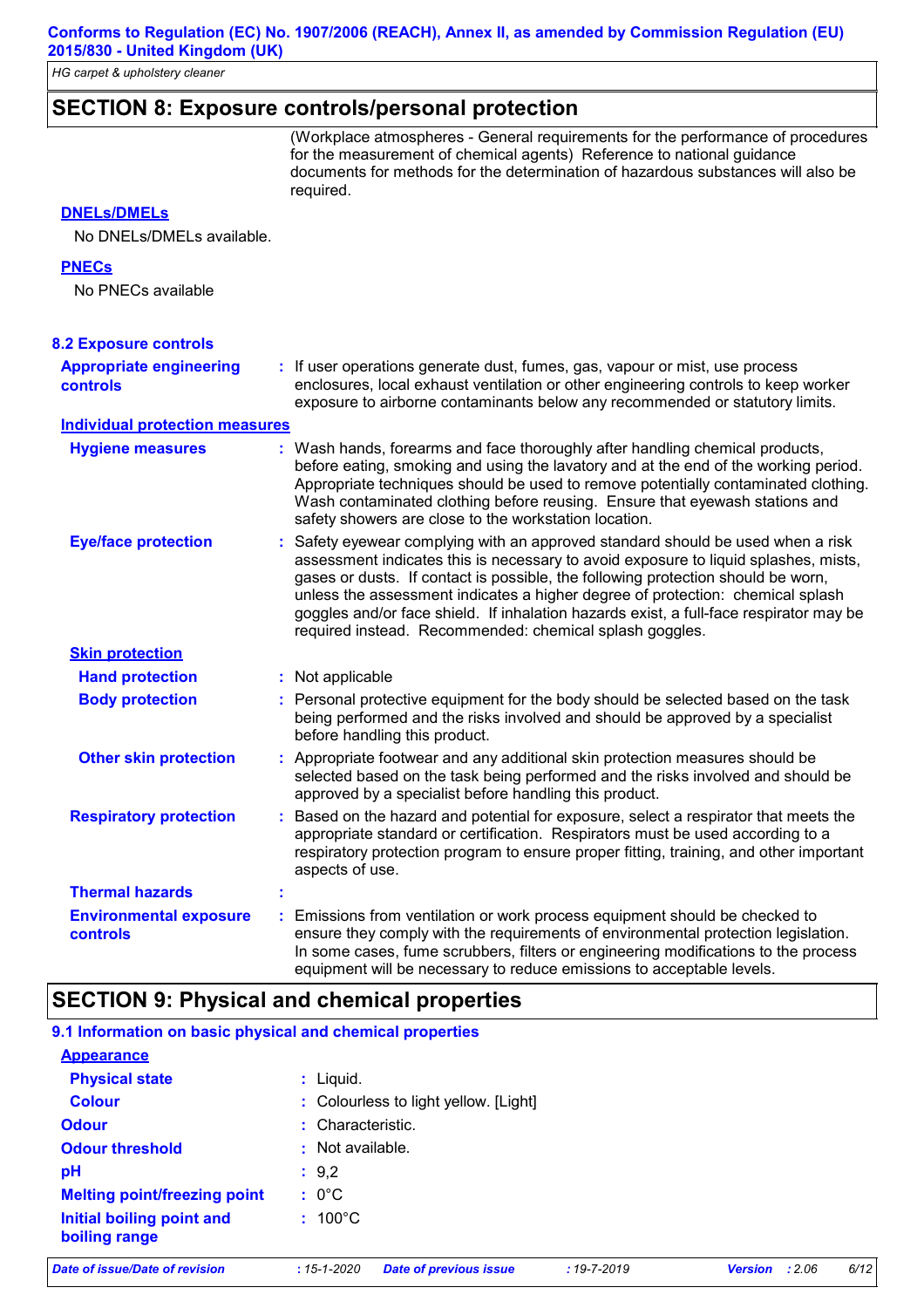# **SECTION 9: Physical and chemical properties**

| <b>Flash point</b>                                     |    | $:$ Not available.                                                     |
|--------------------------------------------------------|----|------------------------------------------------------------------------|
| <b>Evaporation rate</b>                                |    | : Not available.                                                       |
| <b>Flammability (solid, gas)</b>                       |    | : Not available.                                                       |
| <b>Upper/lower flammability or</b><br>explosive limits |    | : Not available.                                                       |
| <b>Vapour pressure</b>                                 |    | : Not available.                                                       |
| <b>Vapour density</b>                                  |    | : Not available.                                                       |
| <b>Relative density</b>                                |    | : 1,03                                                                 |
| <b>Solubility(ies)</b>                                 |    | : Easily soluble in the following materials: cold water and hot water. |
| <b>Partition coefficient: n-octanol/</b><br>water      | ÷. | Not available.                                                         |
| <b>Auto-ignition temperature</b>                       |    | : Not available.                                                       |
| <b>Decomposition temperature</b>                       |    | : Not available.                                                       |
| <b>Viscosity</b>                                       |    | : Not available.                                                       |
| <b>Explosive properties</b>                            |    | : Not available.                                                       |
| <b>Oxidising properties</b>                            |    | : Not available.                                                       |
| <b>9.2 Other information</b>                           |    |                                                                        |

**:** Not available.

|--|

No additional information.

# **SECTION 10: Stability and reactivity**

| <b>10.1 Reactivity</b>                            | : No specific test data related to reactivity available for this product or its ingredients.              |
|---------------------------------------------------|-----------------------------------------------------------------------------------------------------------|
| <b>10.2 Chemical stability</b>                    | : The product is stable.                                                                                  |
| <b>10.3 Possibility of</b><br>hazardous reactions | : Under normal conditions of storage and use, hazardous reactions will not occur.                         |
| <b>10.4 Conditions to avoid</b>                   | Not applicable                                                                                            |
| <b>10.5 Incompatible materials</b>                | : No specific data.                                                                                       |
| <b>10.6 Hazardous</b><br>decomposition products   | : Under normal conditions of storage and use, hazardous decomposition products<br>should not be produced. |

# **SECTION 11: Toxicological information**

#### **11.1 Information on toxicological effects**

#### **Acute toxicity**

| <b>Product/ingredient name</b> | Result    | Species | Dose | <b>Exposure</b> |
|--------------------------------|-----------|---------|------|-----------------|
| sodium etasulfate              | LD50 Oral | Rat     | g/kg |                 |

**Conclusion/Summary :** Not available.

#### **Acute toxicity estimates**

Not available.

#### **Irritation/Corrosion**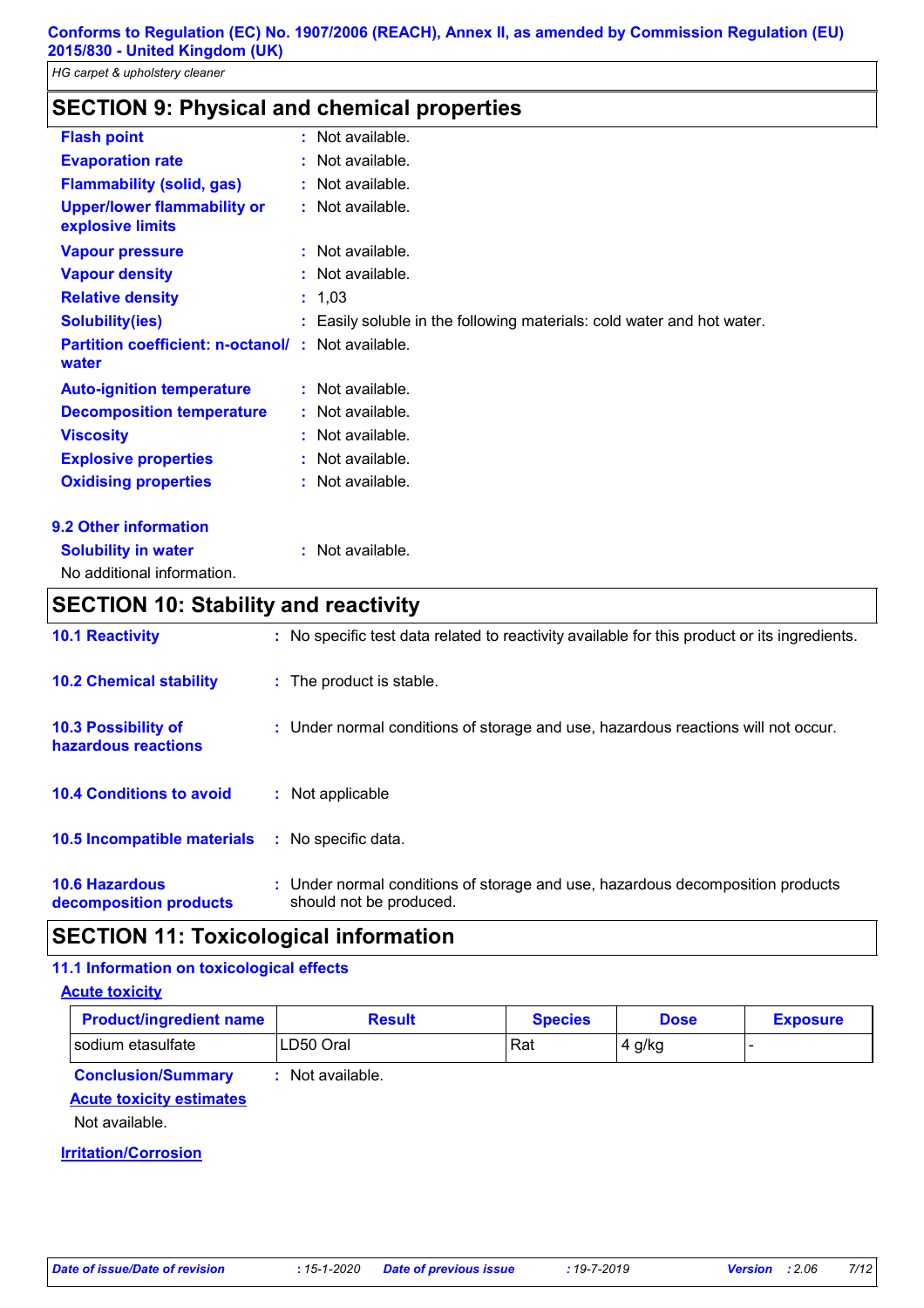# **SECTION 11: Toxicological information**

| <b>Product/ingredient name</b>                                                             | <b>Result</b>                                                                                          | <b>Species</b>                | <b>Score</b>                 | <b>Exposure</b>                 | <b>Observation</b>     |
|--------------------------------------------------------------------------------------------|--------------------------------------------------------------------------------------------------------|-------------------------------|------------------------------|---------------------------------|------------------------|
| sodium etasulfate                                                                          | Eyes - Mild irritant                                                                                   | Rabbit                        | $\qquad \qquad \blacksquare$ | 250                             |                        |
|                                                                                            | Skin - Moderate irritant                                                                               | Rabbit                        | $\overline{a}$               | Micrograms<br>500<br>milligrams |                        |
| <b>Conclusion/Summary</b>                                                                  | : Not available.                                                                                       |                               |                              |                                 |                        |
| <b>Sensitisation</b>                                                                       |                                                                                                        |                               |                              |                                 |                        |
| <b>Conclusion/Summary</b>                                                                  | : Not available.                                                                                       |                               |                              |                                 |                        |
| <b>Mutagenicity</b>                                                                        |                                                                                                        |                               |                              |                                 |                        |
| <b>Conclusion/Summary</b>                                                                  | : Not available.                                                                                       |                               |                              |                                 |                        |
| <b>Carcinogenicity</b>                                                                     |                                                                                                        |                               |                              |                                 |                        |
| <b>Conclusion/Summary</b>                                                                  | : Not available.                                                                                       |                               |                              |                                 |                        |
| <b>Reproductive toxicity</b>                                                               |                                                                                                        |                               |                              |                                 |                        |
| <b>Conclusion/Summary</b>                                                                  | : Not available.                                                                                       |                               |                              |                                 |                        |
| <b>Teratogenicity</b>                                                                      | : Not available.                                                                                       |                               |                              |                                 |                        |
| <b>Conclusion/Summary</b><br><b>Specific target organ toxicity (single exposure)</b>       |                                                                                                        |                               |                              |                                 |                        |
| Not available.                                                                             |                                                                                                        |                               |                              |                                 |                        |
|                                                                                            |                                                                                                        |                               |                              |                                 |                        |
| <b>Specific target organ toxicity (repeated exposure)</b><br>Not available.                |                                                                                                        |                               |                              |                                 |                        |
| <b>Aspiration hazard</b><br>Not available.                                                 |                                                                                                        |                               |                              |                                 |                        |
| <b>Information on likely routes</b><br>of exposure                                         | : Not available.                                                                                       |                               |                              |                                 |                        |
| <b>Potential acute health effects</b>                                                      |                                                                                                        |                               |                              |                                 |                        |
| <b>Eye contact</b>                                                                         | : Causes serious eye damage.                                                                           |                               |                              |                                 |                        |
| <b>Inhalation</b>                                                                          | : No known significant effects or critical hazards.                                                    |                               |                              |                                 |                        |
| <b>Skin contact</b>                                                                        | : No known significant effects or critical hazards.                                                    |                               |                              |                                 |                        |
| <b>Ingestion</b>                                                                           | : No known significant effects or critical hazards.                                                    |                               |                              |                                 |                        |
| Symptoms related to the physical, chemical and toxicological characteristics               |                                                                                                        |                               |                              |                                 |                        |
| <b>Eye contact</b>                                                                         | : Adverse symptoms may include the following:<br>pain<br>watering<br>redness                           |                               |                              |                                 |                        |
| <b>Inhalation</b>                                                                          | : No specific data.                                                                                    |                               |                              |                                 |                        |
| <b>Skin contact</b>                                                                        | : Adverse symptoms may include the following:<br>pain or irritation<br>redness<br>blistering may occur |                               |                              |                                 |                        |
| <b>Ingestion</b>                                                                           | : Adverse symptoms may include the following:<br>stomach pains                                         |                               |                              |                                 |                        |
| Delayed and immediate effects as well as chronic effects from short and long-term exposure |                                                                                                        |                               |                              |                                 |                        |
| <b>Short term exposure</b>                                                                 |                                                                                                        |                               |                              |                                 |                        |
| <b>Potential immediate</b><br>effects                                                      | : Not available.                                                                                       |                               |                              |                                 |                        |
| <b>Potential delayed effects</b>                                                           | : Not available.                                                                                       |                               |                              |                                 |                        |
| <b>Date of issue/Date of revision</b>                                                      | $: 15 - 1 - 2020$                                                                                      | <b>Date of previous issue</b> | $: 19 - 7 - 2019$            |                                 | 8/12<br>Version : 2.06 |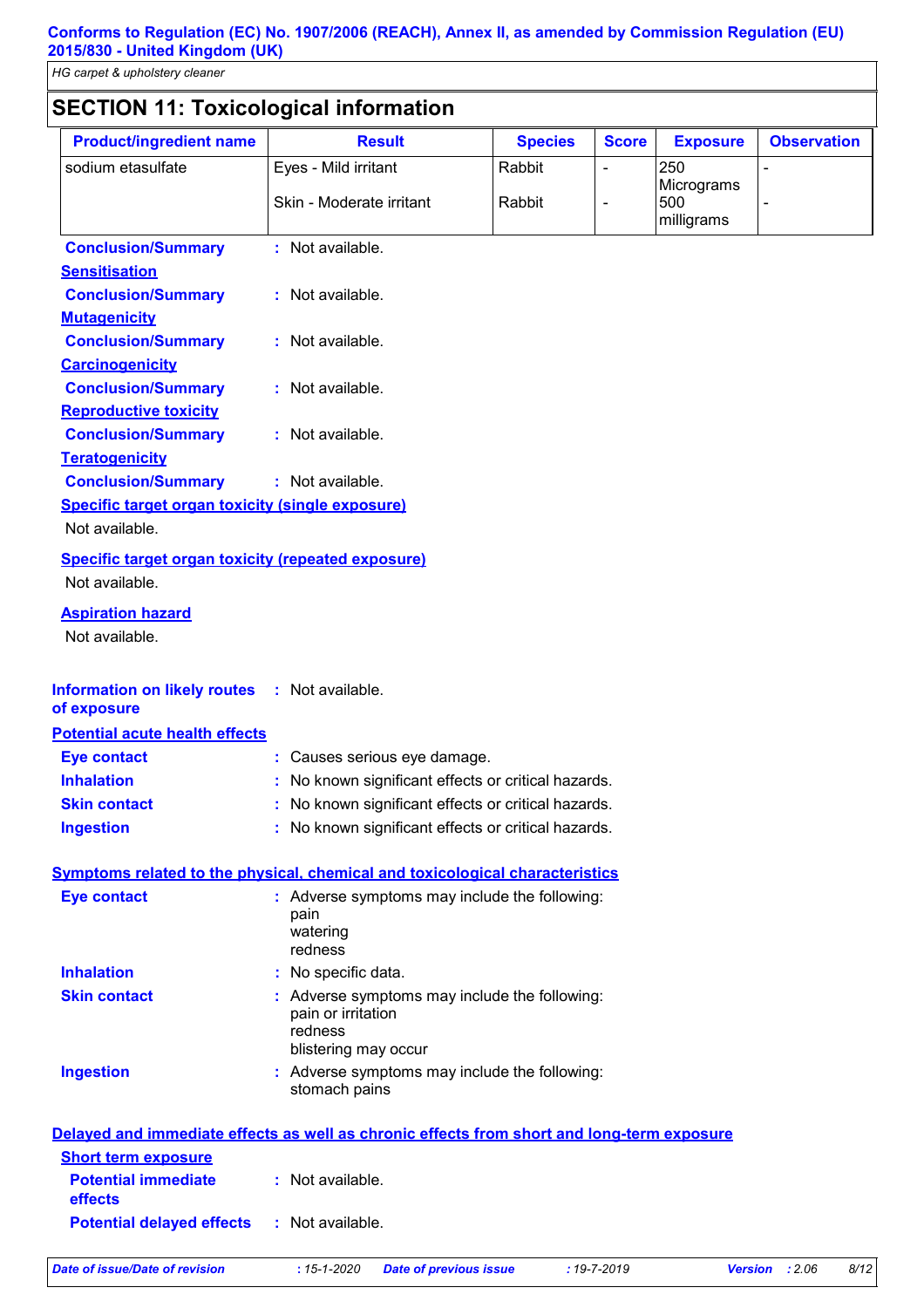# **SECTION 11: Toxicological information**

| <b>Long term exposure</b>               |                                                     |
|-----------------------------------------|-----------------------------------------------------|
| <b>Potential immediate</b><br>effects   | $:$ Not available.                                  |
| <b>Potential delayed effects</b>        | : Not available.                                    |
| <b>Potential chronic health effects</b> |                                                     |
| Not available.                          |                                                     |
| <b>Conclusion/Summary</b>               | : Not available.                                    |
| <b>General</b>                          | : No known significant effects or critical hazards. |
| <b>Carcinogenicity</b>                  | : No known significant effects or critical hazards. |
| <b>Mutagenicity</b>                     | : No known significant effects or critical hazards. |
| <b>Teratogenicity</b>                   | : No known significant effects or critical hazards. |
| <b>Developmental effects</b>            | : No known significant effects or critical hazards. |
| <b>Fertility effects</b>                | : No known significant effects or critical hazards. |
| <b>Other information</b>                | : Not available.                                    |

# **SECTION 12: Ecological information**

# **12.1 Toxicity**

**Conclusion/Summary :** Readily biodegradable

#### **12.2 Persistence and degradability**

**Conclusion/Summary :** Readily biodegradable

| <b>Product/ingredient name</b>            | <b>Aquatic half-life</b> | <b>Photolysis</b> | Biodegradability |
|-------------------------------------------|--------------------------|-------------------|------------------|
| HG carpet & upholstery<br><b>Tcleaner</b> |                          |                   | Readily          |

#### **12.3 Bioaccumulative potential**

Not available.

| <b>12.4 Mobility in soil</b>                            |                    |
|---------------------------------------------------------|--------------------|
| <b>Soil/water partition</b><br><b>coefficient (Koc)</b> | : Not available.   |
| <b>Mobility</b>                                         | $:$ Not available. |
| 12.5 Results of PBT and vPvB assessment                 |                    |
| PBT                                                     | : Not applicable.  |

|  | . <i>I</i> vot applicable |  |   |  |  |
|--|---------------------------|--|---|--|--|
|  |                           |  | . |  |  |

**vPvB :** Not applicable.

**12.6 Other adverse effects** : No known significant effects or critical hazards.

# **SECTION 13: Disposal considerations**

The information in this section contains generic advice and guidance. The list of Identified Uses in Section 1 should be consulted for any available use-specific information provided in the Exposure Scenario(s).

#### **13.1 Waste treatment methods**

**Product**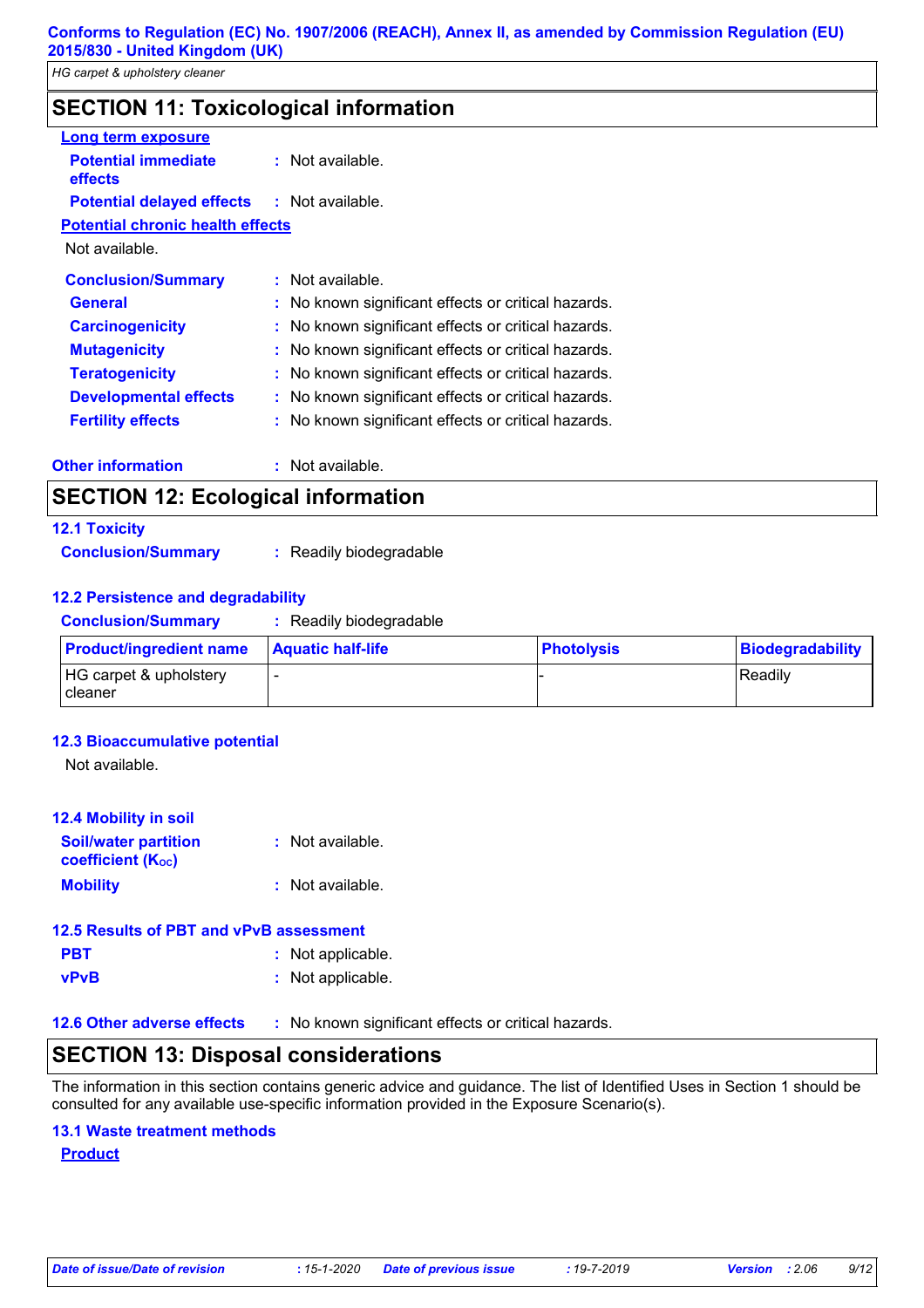### **SECTION 13: Disposal considerations**

| <b>Methods of disposal</b> | The generation of waste should be avoided or minimised wherever possible.<br>Disposal of this product, solutions and any by-products should at all times comply<br>with the requirements of environmental protection and waste disposal legislation<br>and any regional local authority requirements. Dispose of surplus and non-<br>recyclable products via a licensed waste disposal contractor. Waste should not be<br>disposed of untreated to the sewer unless fully compliant with the requirements of<br>all authorities with jurisdiction. |
|----------------------------|----------------------------------------------------------------------------------------------------------------------------------------------------------------------------------------------------------------------------------------------------------------------------------------------------------------------------------------------------------------------------------------------------------------------------------------------------------------------------------------------------------------------------------------------------|
| <b>Hazardous waste</b>     | : The classification of the product may meet the criteria for a hazardous waste.                                                                                                                                                                                                                                                                                                                                                                                                                                                                   |
| <b>Packaging</b>           |                                                                                                                                                                                                                                                                                                                                                                                                                                                                                                                                                    |
| <b>Methods of disposal</b> | : The generation of waste should be avoided or minimised wherever possible. Waste<br>packaging should be recycled. Incineration or landfill should only be considered<br>when recycling is not feasible.                                                                                                                                                                                                                                                                                                                                           |
| <b>Special precautions</b> | : This material and its container must be disposed of in a safe way. Care should be<br>taken when handling emptied containers that have not been cleaned or rinsed out.<br>Empty containers or liners may retain some product residues. Avoid dispersal of<br>spilt material and runoff and contact with soil, waterways, drains and sewers.                                                                                                                                                                                                       |

# **SECTION 14: Transport information**

|                                           | <b>ADR/RID</b> | <b>ADN</b>     | <b>IMDG</b>    | <b>IATA</b>    |
|-------------------------------------------|----------------|----------------|----------------|----------------|
| 14.1 UN number                            | Not regulated. | Not regulated. | Not regulated. | Not regulated. |
| 14.2 UN proper<br>shipping name           | ۰              |                |                |                |
| <b>14.3 Transport</b><br>hazard class(es) | -              |                |                |                |
| 14.4 Packing<br>group                     |                |                |                |                |
| 14.5<br><b>Environmental</b><br>hazards   | No.            | No.            | No.            | No.            |
| <b>Additional</b><br><b>information</b>   |                |                |                |                |

**14.6 Special precautions for : Transport within user's premises: always transport in closed containers that are user** upright and secure. Ensure that persons transporting the product know what to do in the event of an accident or spillage.

**14.7 Transport in bulk according to Annex II of Marpol and the IBC Code :** Not applicable.

# **SECTION 15: Regulatory information**

**15.1 Safety, health and environmental regulations/legislation specific for the substance or mixture EU Regulation (EC) No. 1907/2006 (REACH)**

#### **Annex XIV - List of substances subject to authorisation**

**Annex XIV**

None of the components are listed.

**Substances of very high concern**

None of the components are listed.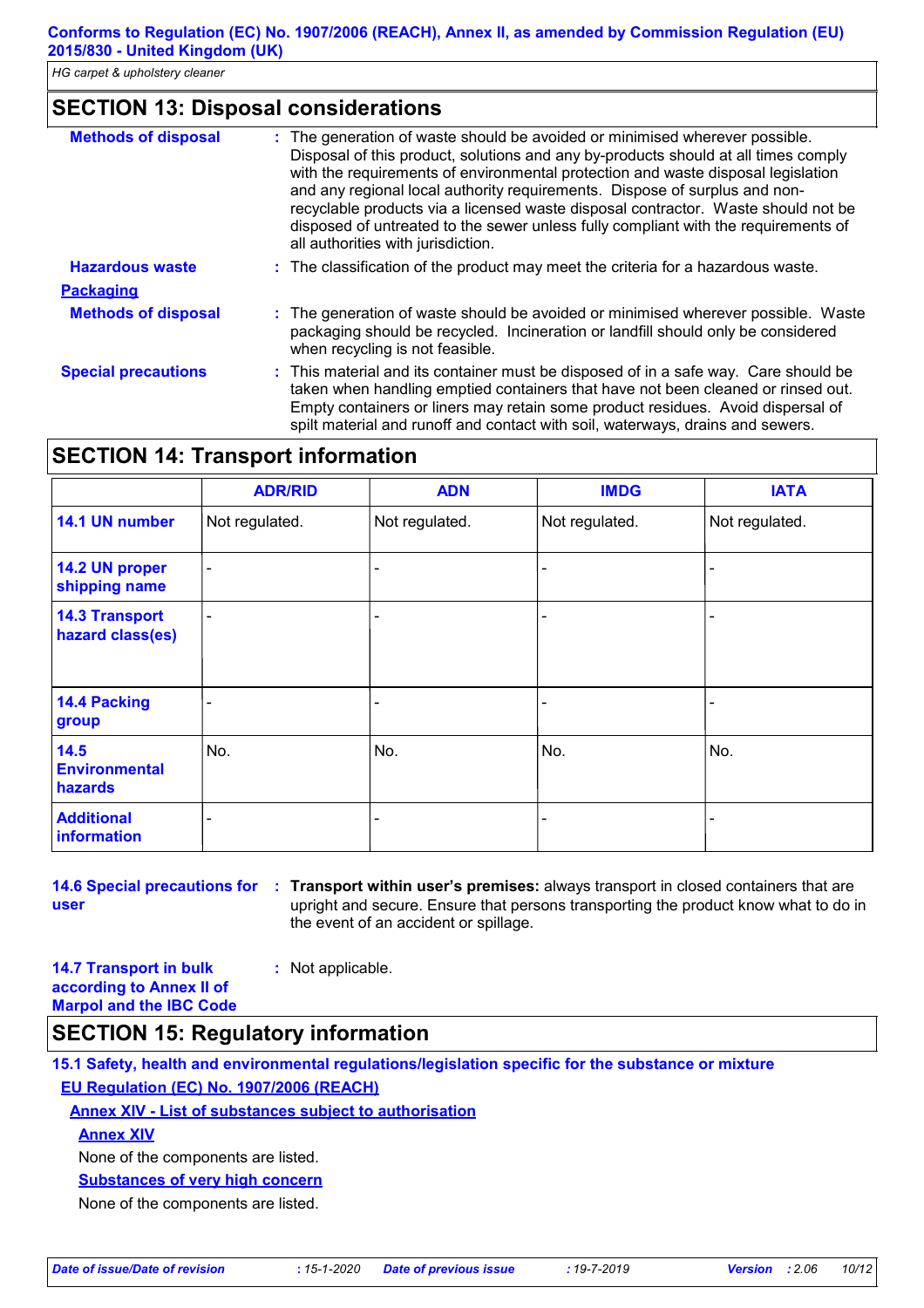*HG carpet & upholstery cleaner*

| <b>SECTION 15: Regulatory information</b>                                                                                                                |                                                                            |       |
|----------------------------------------------------------------------------------------------------------------------------------------------------------|----------------------------------------------------------------------------|-------|
| <b>Annex XVII - Restrictions</b><br>on the manufacture,<br>placing on the market<br>and use of certain<br>dangerous substances,<br>mixtures and articles | : Not applicable.                                                          |       |
| <b>Other EU regulations</b>                                                                                                                              |                                                                            |       |
| <b>Europe inventory</b>                                                                                                                                  | : Not determined.                                                          |       |
| Ozone depleting substances (1005/2009/EU)                                                                                                                |                                                                            |       |
| Not listed.                                                                                                                                              |                                                                            |       |
| <b>Prior Informed Consent (PIC) (649/2012/EU)</b>                                                                                                        |                                                                            |       |
| Not listed.                                                                                                                                              |                                                                            |       |
| <b>Seveso Directive</b>                                                                                                                                  |                                                                            |       |
|                                                                                                                                                          | This product is not controlled under the Seveso Directive.                 |       |
| <b>Contains (Regulation</b>                                                                                                                              | ÷.<br>anionic surfactants                                                  | 5-15% |
| (EC) No 648/2004)                                                                                                                                        | preservation agents: methylisothiazolinone, benzisothiazolinone            |       |
| <b>International regulations</b><br>Not listed.                                                                                                          | <b>Chemical Weapon Convention List Schedules I, II &amp; III Chemicals</b> |       |
| <b>Montreal Protocol (Annexes A, B, C, E)</b><br>Not listed.                                                                                             |                                                                            |       |
| Not listed.                                                                                                                                              | <b>Stockholm Convention on Persistent Organic Pollutants</b>               |       |
| Not listed.                                                                                                                                              | <b>Rotterdam Convention on Prior Informed Consent (PIC)</b>                |       |
| <b>UNECE Aarhus Protocol on POPs and Heavy Metals</b><br>Not listed.                                                                                     |                                                                            |       |
| <b>International lists</b>                                                                                                                               |                                                                            |       |
| <b>National inventory</b><br><b>Australia</b><br><b>Canada</b>                                                                                           | Not determined.<br>٠.<br>Not determined.                                   |       |
|                                                                                                                                                          |                                                                            |       |

| <b>China</b>         | : Not determined. |
|----------------------|-------------------|
| <b>Turkey</b>        | : Not determined. |
| <b>United States</b> | : Not determined. |
| <b>Taiwan</b>        | : Not determined. |
| <b>Philippines</b>   | : Not determined. |

**Japan : Japan inventory (ENCS)**: Not determined. **Japan inventory (ISHL)**: Not determined. **Republic of Korea :** Not determined. **Malaysia :** Not determined. **New Zealand :** Not determined. **Philippines :** Not determined.

**15.2 Chemical safety assessment** This product contains substances for which Chemical Safety Assessments are still **:** required.